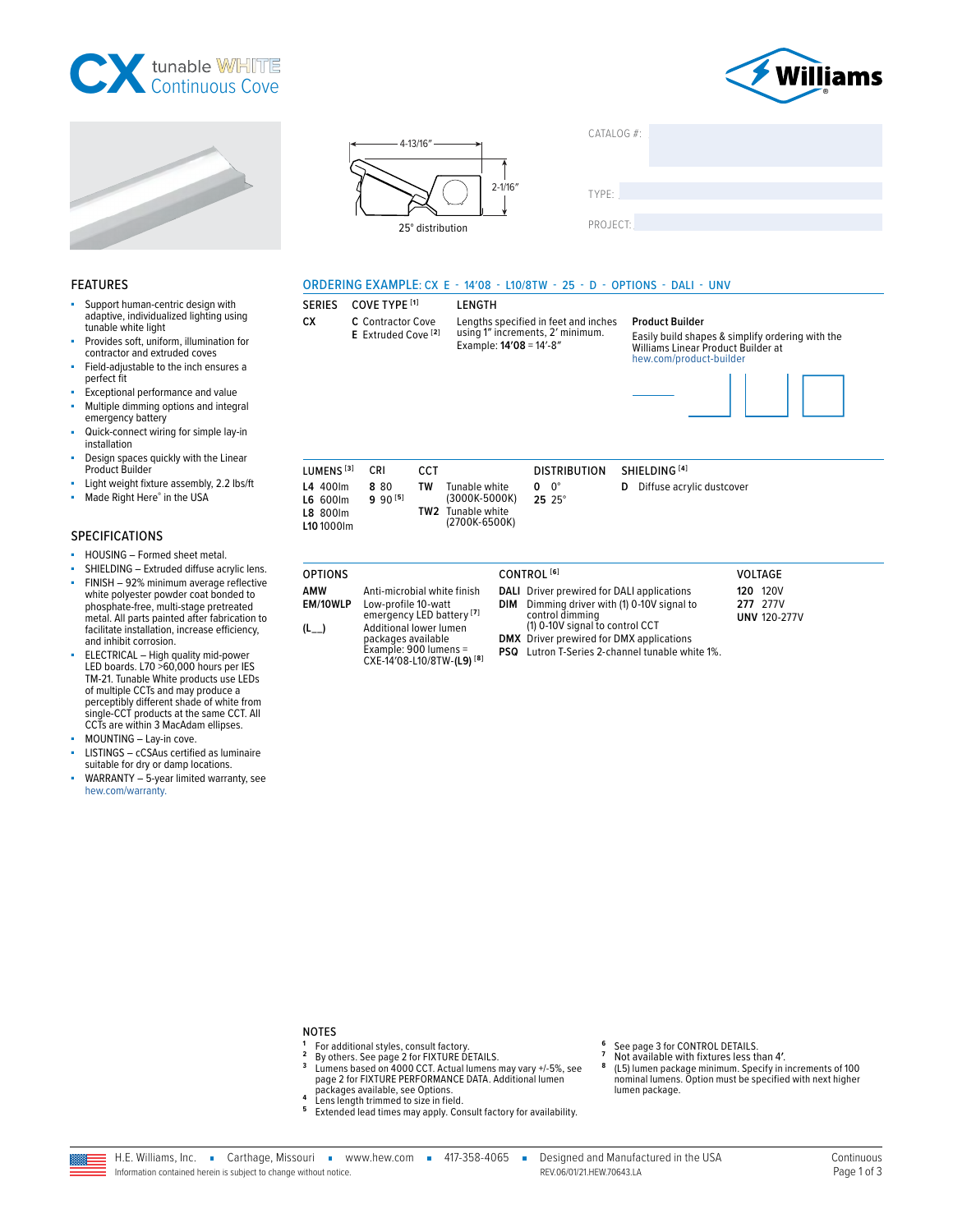

#### <span id="page-1-1"></span>FIXTURE PERFORMANCE DATA

|                 | <b>PER FOOT</b> |                                 |                |                 |  |  |  |
|-----------------|-----------------|---------------------------------|----------------|-----------------|--|--|--|
|                 |                 | DISTRIBUTION   DELIVERED LUMENS | <b>WATTAGE</b> | EFFICACY (Im/W) |  |  |  |
| L <sub>4</sub>  |                 | 413                             | 3.7            | 113             |  |  |  |
|                 | 25              | 408                             |                | 110             |  |  |  |
| L6              |                 | 615                             | 5.5            | 112             |  |  |  |
|                 | 25              | 607                             |                | 110             |  |  |  |
| L8              |                 | 816                             | 7.4            | 111             |  |  |  |
|                 | 25              | 805                             |                | 109             |  |  |  |
|                 |                 | 1015                            |                | 110             |  |  |  |
| L <sub>10</sub> | 25              | 1002                            | 9.2            | 109             |  |  |  |

■ Photometrics tested in accordance with IESNA LM-79. Results shown are based on 25ºC ambient temperature.

- are sased on 25 c ambient temperature.<br>Wattage shown is average for 120V through 277V input.
- Results based on D shielding, 4000K, 80 CRI, actual lumens may vary +/-5%.
- Use multiplier table to calculate additional options.

#### MULTIPLIER TABLE

|     | <b>COLOR TEMPERATURE</b> |                                 |           |               |                 |  |  |  |
|-----|--------------------------|---------------------------------|-----------|---------------|-----------------|--|--|--|
|     | CCT                      |                                 | <b>TW</b> |               | TW <sub>2</sub> |  |  |  |
|     |                          | <b>LUMENS</b><br><b>WATTAGE</b> |           | <b>LUMENS</b> | <b>WATTAGE</b>  |  |  |  |
|     | 2700K                    |                                 |           | 0.93          | 1.02            |  |  |  |
|     | 3000K                    | 0.95                            | 1.04      | 0.95          | 1.01            |  |  |  |
| ᅗ   | 3500K                    | 0.98                            | 1.02      | 0.98          | 1.00            |  |  |  |
| ន្ល | 4000K                    | 1.00                            | 1.00      | 1.00          | 1.00            |  |  |  |
|     | 5000K                    | 0.96                            | 1.04      | 1.02          | 1.00            |  |  |  |
|     | 6500K                    |                                 |           | 1.01          | 1.04            |  |  |  |
|     |                          |                                 |           |               |                 |  |  |  |
|     | 2700K                    |                                 |           | 0.93          | 1.02            |  |  |  |
|     | 3000K                    | 0.91                            | 1.03      | 0.95          | 1.01            |  |  |  |
| ᅗ   | 3500K                    | 0.96                            | 1.01      | 0.98          | 1.00            |  |  |  |
| g   | 4000K                    | 1.00                            | 1.00      | 1.00          | 1.00            |  |  |  |
|     | 5000K                    | 1.03                            | 1.03      | 1.03          | 1.00            |  |  |  |
|     | 6500K                    |                                 |           | 1.02          | 1.04            |  |  |  |

TW



TW2



#### PHOTOMETRY

**CXC-3'08-L10/8TW-0-D-DALI** Total Luminaire Output: 3735 lumens; 34 Watts | Efficacy: 110 lm/W | 80 CRI; 4000K CCT



|                     | <b>VERTICAL</b> | <b>HORIZONTAL ANGLE</b><br><b>ZONAL</b> |      |            |             |      |               |  |
|---------------------|-----------------|-----------------------------------------|------|------------|-------------|------|---------------|--|
|                     | <b>ANGLE</b>    | 0°                                      | 45°  | $90^\circ$ | $135^\circ$ | 180° | <b>LUMENS</b> |  |
|                     | 90              | 0                                       | 0    | 0          | 0           | 0    |               |  |
|                     | 95              | 2                                       | 11   | 72         | 67          | 69   | 64            |  |
| <b>DISTRIBUTION</b> | 105             | 198                                     | 228  | 280        | 266         | 266  | 267           |  |
|                     | 115             | 421                                     | 445  | 464        | 485         | 472  | 461           |  |
|                     | 125             | 621                                     | 644  | 679        | 697         | 675  | 600           |  |
|                     | 135             | 805                                     | 836  | 878        | 890         | 872  | 670           |  |
| <b>CANDLEPOWER</b>  | 145             | 972                                     | 1009 | 1044       | 1062        | 1052 | 648           |  |
|                     | 155             | 1123                                    | 1156 | 1188       | 1207        | 1196 | 543           |  |
|                     | 165             | 1227                                    | 1264 | 1284       | 1294        | 1269 | 359           |  |
|                     | 175             | 1259                                    | 1313 | 1334       | 1332        | 1283 | 125           |  |
|                     | 180             | 1309                                    | 1309 | 1309       | 1309        | 1309 |               |  |

| LUMEN SUMMARY | <b>ZONE</b> | <b>LUMENS</b> | % FIXTURE |
|---------------|-------------|---------------|-----------|
|               | $0 - 30$    | 792           | 21        |
|               | $0 - 40$    | 1392          | 37        |
|               | $0 - 60$    | 2709          | 73        |
|               | 0 - 90      | 3735          | 100       |
|               | $0 - 180$   | 3735          | 100       |

**CXC-3'08-L10/8TW-25-D-DALI** Total Luminaire Output: 3687 lumens; 34 Watts | Efficacy: 109 lm/W | 80 CRI; 4000K CCT



|                          | <b>VERTICAL</b> | <b>HORIZONTAL ANGLE</b> |      |            |      |      |               |  |  |
|--------------------------|-----------------|-------------------------|------|------------|------|------|---------------|--|--|
|                          | <b>ANGLE</b>    | $0^{\circ}$             | 45°  | $90^\circ$ | 135° | 180° | <b>LUMENS</b> |  |  |
|                          | 90              | 0                       | 0    | 0          | 0    | 0    |               |  |  |
|                          | 95              | 121                     | 120  | 70         | 18   | 6    | 84            |  |  |
|                          | 105             | 411                     | 476  | 272        | 67   | 54   | 280           |  |  |
| CANDLEPOWER DISTRIBUTION | 115             | 748                     | 732  | 458        | 259  | 101  | 468           |  |  |
|                          | 125             | 1004                    | 929  | 636        | 490  | 305  | 603           |  |  |
|                          | 135             | 1158                    | 1064 | 826        | 651  | 521  | 659           |  |  |
|                          | 145             | 1246                    | 1177 | 1001       | 829  | 712  | 624           |  |  |
|                          | 155             | 1284                    | 1253 | 1130       | 983  | 886  | 513           |  |  |
|                          | 165             | 1271                    | 1279 | 1215       | 1132 | 1033 | 338           |  |  |
|                          | 175             | 1200                    | 1258 | 1257       | 1241 | 1157 | 117           |  |  |
|                          | 180             | 1226                    | 1226 | 1226       | 1226 | 1226 |               |  |  |

| <b>SUMMARY</b> | <b>ZONE</b> | <b>LUMENS</b> | % FIXTURE |
|----------------|-------------|---------------|-----------|
|                | $0 - 30$    | 833           | 23        |
|                | $0 - 40$    | 1436          | 39        |
| <b>LUMEN</b>   | $0 - 60$    | 2720          | 74        |
|                | - 90        | 3687          | 100       |
|                | $0 - 180$   | 3687          | 100       |

## <span id="page-1-0"></span>FIXTURE DETAILS

#### EXTRUDED COVE, 25° EXTENDED CHANNEL





Example cove style, by others, shown Adjustable to the inch



H.E. Williams, Inc. Carthage, Missouri = www.hew.com = 417-358-4065 = Designed and Manufactured in the USA<br>Information contained herein is subject to change without notice. Information contained herein is subject to change without notice.